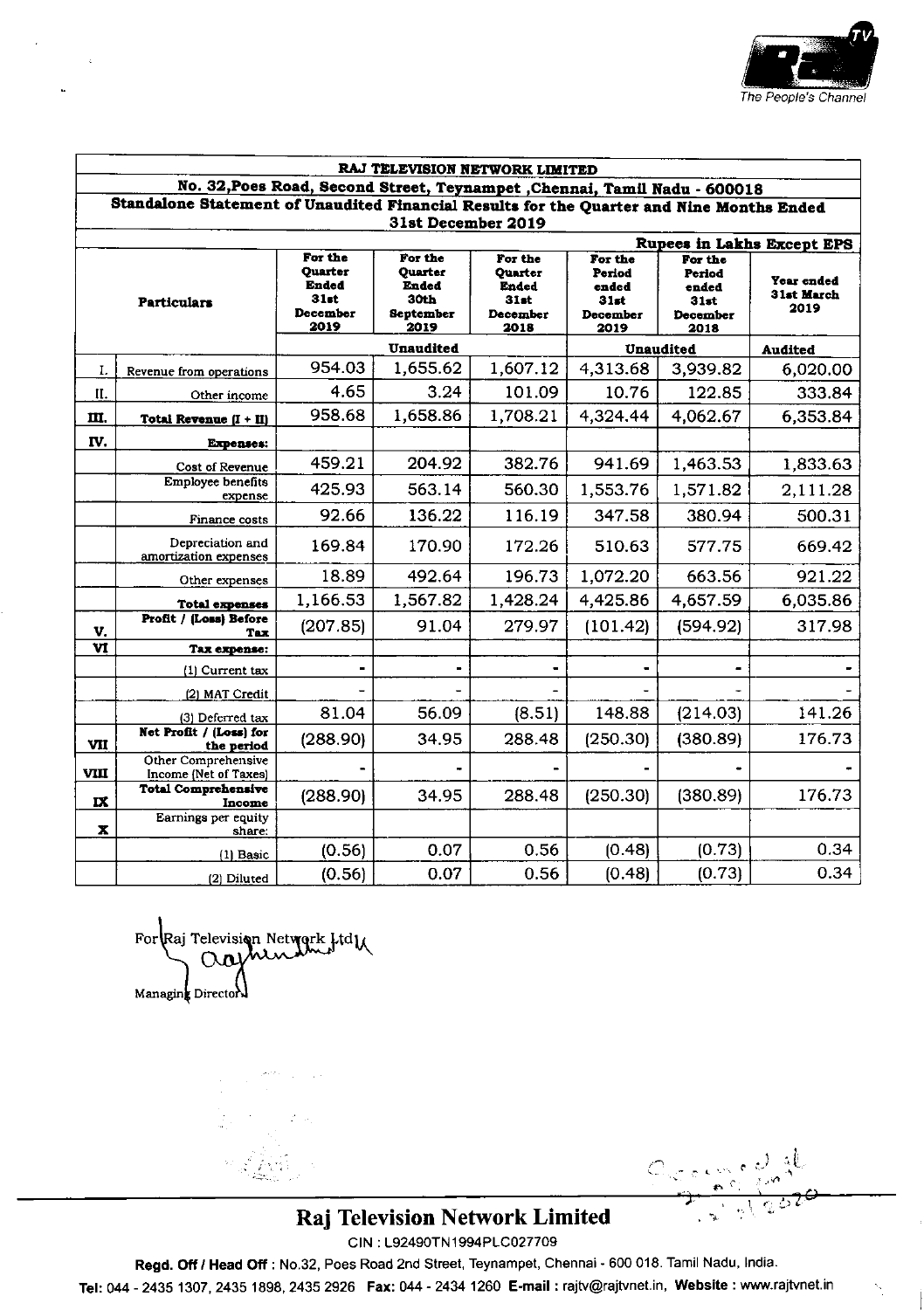

## NOTES FORMING PART OF STATEMENT OF PROFIT AND LOSS FOR THE OUARTER & NINE MONTHS ENDED 31.12.2019

- 1. The above unaudited financial results for the quarter ended December 31, 2019 have been reviewed by the Audit Committee and approved by the Board of Directors at their meeting held on February 13, 2020.
- 2. The Company's operations predominantly relate to a single segment, Media and Entertainment.
- 3. The above disclosed unaudited financial results have been subjected to limited reviewed by the statutory auditors of the company.
- 4. The results for the quarter and Nine months ended 31st December 2Ol9 are in compliance with Indian Accounting Standards ("lnd-As") notifred by the Ministry of Corporate Affairs (MCA).
- 5. Comparative period figures have been regrouped / reclassified wherever necessary to conform to current periods' classification.

For Raj Television Network Ltd Managing Direc agenerallent the

t  $\zeta$ 

# Raj Television Network Limited

CIN : L92490TN1994PLC027709

Regd. Off / Head Off : No.32, Poes Road 2nd Street, Teynampet, Chennai - 600 018. Tamil Nadu, India.

Tel: 044 - 2435 1307, 2435 1898, 2435 2926 Fax: 044 - 2434 1260 E-mail: rajtv@rajtvnet.in, Website: www.rajtvnet.in